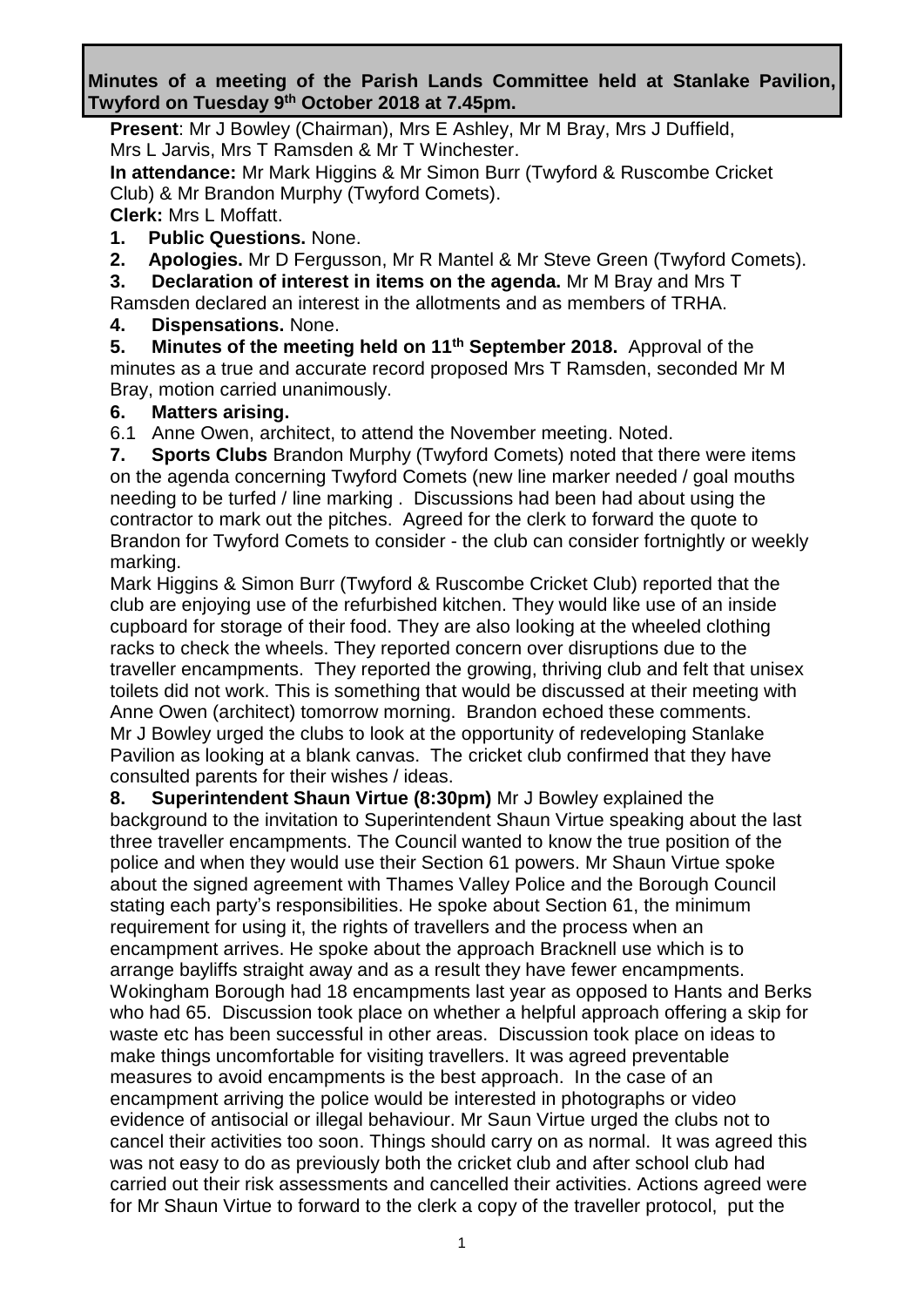council in touch with someone to help with traveller preventable measures and to introduce a contact from Bracknell Forest Council on the bailiff approach. Discussion took place on the possibility of having only one entrance at Stanlake Meadow and this being secure / cctv coverage.

### **9. Monthly reports on Parish Lands maintenance**:

9.1 Village Ranger - Usual litter collection, bottles being left at the burial ground & graffiti removed from wooden play equipment at KGVR.

Jobs outstanding include getting a quote for a replacement mower, installing London Road allotment handrail (contact made with a local scaffolding company), Hurst Road padlocks and keys, burial ground border edging (Clerk met with Ranger to review progress - a trench has been dug part way along the border) and list of snagging problems following the Stanlake Pavilion inspection (meeting arranged tomorrow with Ranger to review progress). Chain link fencing has been erected across a gap in the Stanlake Meadow hedge.

9.2 Park Warden – no items to report.

9.3 Clerk's report – Twyford Comets have requested use of the northwest KGVR pitch. They have carried out some remedial works on a circular dip on the pitch. The skate park light sensor was installed on 5<sup>th</sup> October. TATA have asked to accompany the Chairman and clerk on the allotment inspections. Agreed to add to the next agenda. An allotment holder has reported dogs on the Hurst Road allotments and requested 'no dogs allowed' signs on the two gates. Agreed to add to the next agenda. The clerk met with Band systems and discussed alarms and cctv The quote was in the region of £2,500. Agreed to consider further.

#### **10. Allotments.**

10.1 Renewal letters and revised agreements have been sent to all allotment holders.

10.2 Allotment Management Guidelines – Mrs Ramsden has access to a dropbox and will be sharing the documents for councillors to view.

10.3 Tree Inspection – carried forward pending quote.

# 10.4 **Hurst Rd**

10.4.1 10 plots are available.

10.4.2 Hurst road dip. Mr J Jarvis reported two options. Agreed to consider filling with 10-12 tonnes of lime stone scalpings . These would then need to be compacted with a vibrating roller. Clerk to seek quotes.

10.4.3 WBC land by bench (would WBC consider allowing TPC to take on ownership to use as wildlife/wildflower area?) Carried forward.

10.4.4 Pitting pool/bog garden/pond – project currently on hold.

10.4.5 Plots 19B & 20B – Clear up in progress.

10.4.6 Quote for mink pest control – the committee **RECOMMEND to Full Council** to approve the quote from the pest control contractors at a cost of £132 for 4 box traps. Proposed Mr T Winchester, seconded Mrs T Ramsden, motion carried unanimously.

10.4.7 Allotment holder request to keep goldfish – unanimously approved.

10.4.8 Request to hold a bonfire for a Brownie event – unanimously approved.

#### **10.5 London Rd**

10.5.1 2 plots available.

10.5.2 TRHA letter – boundary fence & trees/ivy (photos circulated 03.10.18) Noted that the doctors surgery bins are against the fence, creating something to aid climbing over the fence. Beer bottles have been reported inside the allotments. Clerk to obtain quotes to replace the broken concrete posts.

10.5.3 Allotment holder – large walnut trees – request to remove or have them cut back. Clerk to obtain quotes to have the three trees prunes as aggressively as the tree surgeon recommends.

#### **11.0 Millennium Garden, Jubilee Corner, Burial Ground & War Memorial.**

11.1 Report on cremations & burial – none to report.